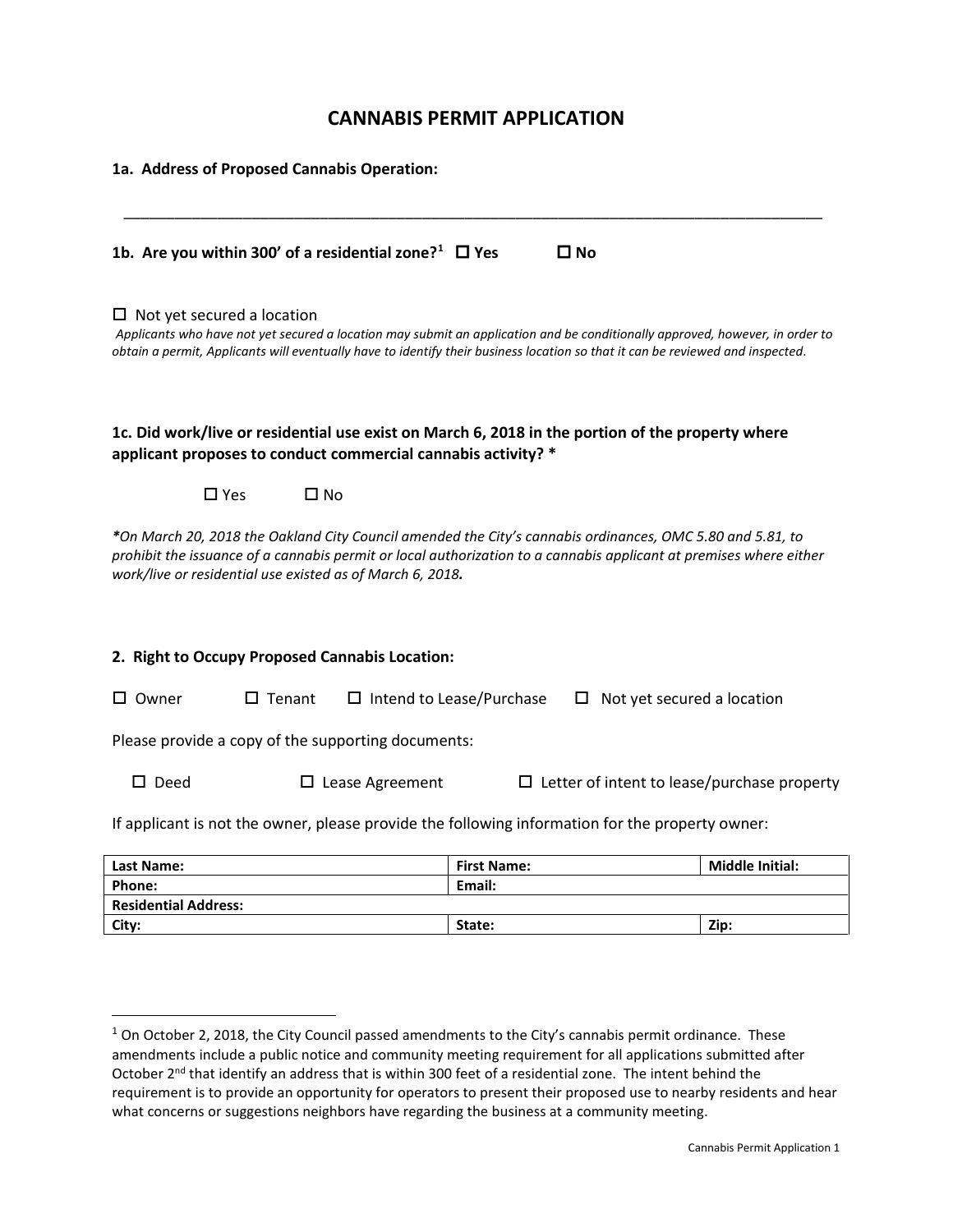#### **3**. **Applicant Information**:

| Name:<br>а.                     |                                  |                    |                   |
|---------------------------------|----------------------------------|--------------------|-------------------|
| b. Type of Corporate Structure: |                                  |                    |                   |
| $\Box$ Corporation              | $\Box$ Limited Liability Company | $\Box$ Partnership | $\Box$ Individual |
| $\Box$ Collective               |                                  |                    |                   |
| <b>Doing Business As:</b><br>c. |                                  |                    |                   |

## **d. Please Attach a Copy of State registration**

#### **e. Partner/Owner/Manager Information:**

Please list all persons directly or indirectly interested in the permit sought, including all officers, directors, general partners, managing members, stockholders, and partners. Please attach additional pages if necessary (additional pages should be on 8½ x 11" paper; single sided,*and include a Header with the applicant's name on the top right corner of each page*).

| <b>Last Name:</b>           |        | <b>First Name:</b> |                    |        | <b>Middle Initial:</b> |
|-----------------------------|--------|--------------------|--------------------|--------|------------------------|
| Alias(es):                  |        |                    |                    |        |                        |
| Title:                      |        |                    |                    |        |                        |
| Date of Birth:              | Phone: |                    |                    | Email: |                        |
| <b>Residential Address:</b> |        |                    |                    |        |                        |
| City:                       |        |                    | State:             |        | Zip:                   |
| <b>Business Address:</b>    |        |                    |                    |        |                        |
| City:                       |        |                    | State:             |        | Zip:                   |
|                             |        |                    |                    |        |                        |
| <b>Last Name:</b>           |        |                    | <b>First Name:</b> |        | <b>Middle Initial:</b> |
| Alias(es):                  |        |                    |                    |        |                        |
| Title:                      |        |                    |                    |        |                        |
| Date of Birth:              | Phone: |                    |                    | Email: |                        |
| <b>Residential Address:</b> |        |                    |                    |        |                        |
| City:                       | State: |                    |                    | Zip:   |                        |
| <b>Business Address:</b>    |        |                    |                    |        |                        |
| City:                       |        |                    | State:             |        | Zip:                   |
|                             |        |                    |                    |        |                        |
| <b>Last Name:</b>           |        |                    | <b>First Name:</b> |        | <b>Middle Initial:</b> |
| Alias(es):                  |        |                    |                    |        |                        |
| Title:                      |        |                    |                    |        |                        |
| Date of Birth:              | Phone: |                    | Email:             |        |                        |
| <b>Residential Address:</b> |        |                    |                    |        |                        |
| City:                       | State: |                    |                    |        | Zip:                   |
| <b>Business Address:</b>    |        |                    |                    |        |                        |
| City:                       | State: |                    |                    | Zip:   |                        |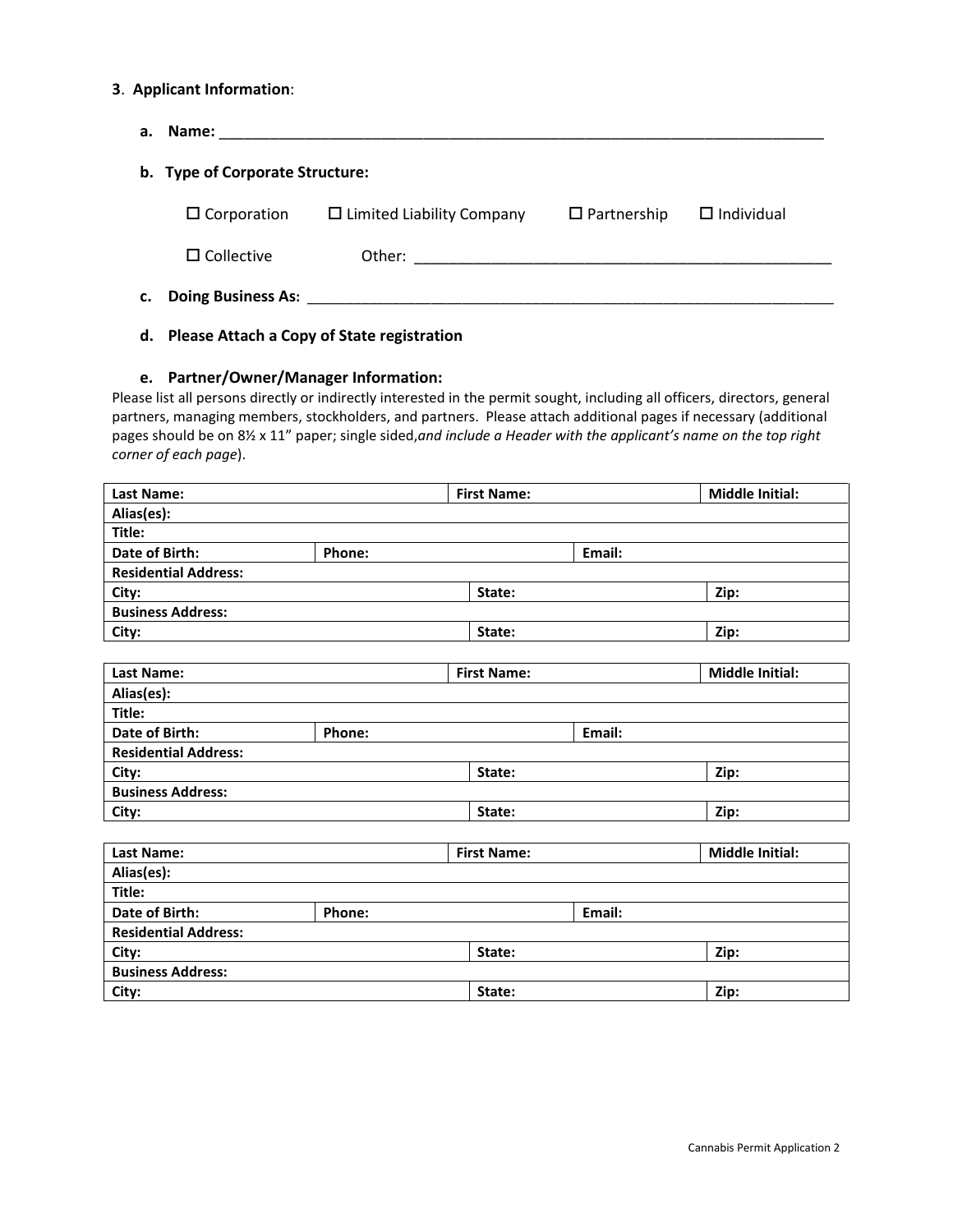| <b>Last Name:</b>           |        | <b>First Name:</b> |        | <b>Middle Initial:</b> |
|-----------------------------|--------|--------------------|--------|------------------------|
| Alias(es):                  |        |                    |        |                        |
| <b>Title</b>                |        |                    |        |                        |
| Date of Birth:              | Phone: |                    | Email: |                        |
| <b>Residential Address:</b> |        |                    |        |                        |
| City:                       |        | State:             |        | Zip:                   |
| <b>Business Address:</b>    |        |                    |        |                        |
| City:                       |        | State:             |        | Zip:                   |

| <b>Last Name:</b>           |        | <b>First Name:</b> |        | <b>Middle Initial:</b> |
|-----------------------------|--------|--------------------|--------|------------------------|
| Alias(es):                  |        |                    |        |                        |
| Date of Birth:              | Phone: |                    | Email: |                        |
| <b>Residential Address:</b> |        |                    |        |                        |
| City:                       |        | State:             |        | Zip:                   |
| <b>Business Address:</b>    |        |                    |        |                        |
| City:                       |        | State:             |        | Zip:                   |
|                             |        |                    |        |                        |
| Last Name:                  |        | <b>First Name:</b> |        | <b>Middle Initial:</b> |
| Alias(es):                  |        |                    |        |                        |
| Date of Birth:              | Phone: |                    | Email: |                        |
| <b>Residential Address:</b> |        |                    |        |                        |
| City:                       |        | State:             |        | Zip:                   |
| <b>Business Address:</b>    |        |                    |        |                        |
| City:                       |        | State:             |        | Zip:                   |

| <b>Last Name:</b>           |        | <b>First Name:</b> |        | <b>Middle Initial:</b> |
|-----------------------------|--------|--------------------|--------|------------------------|
| Alias(es):                  |        |                    |        |                        |
| Date of Birth:              | Phone: |                    | Email: |                        |
| <b>Residential Address:</b> |        |                    |        |                        |
| City:                       |        | State:             |        | Zip:                   |
| <b>Business Address:</b>    |        |                    |        |                        |
| City:                       |        | State:             |        | Zip:                   |

## **4. Permit Revocations**

Have any of the persons directly or indirectly interested in the permit sought ever had a permit revoked?

 $\Box$  Yes  $\Box$  No

If yes, please describe below the circumstances of such revocation.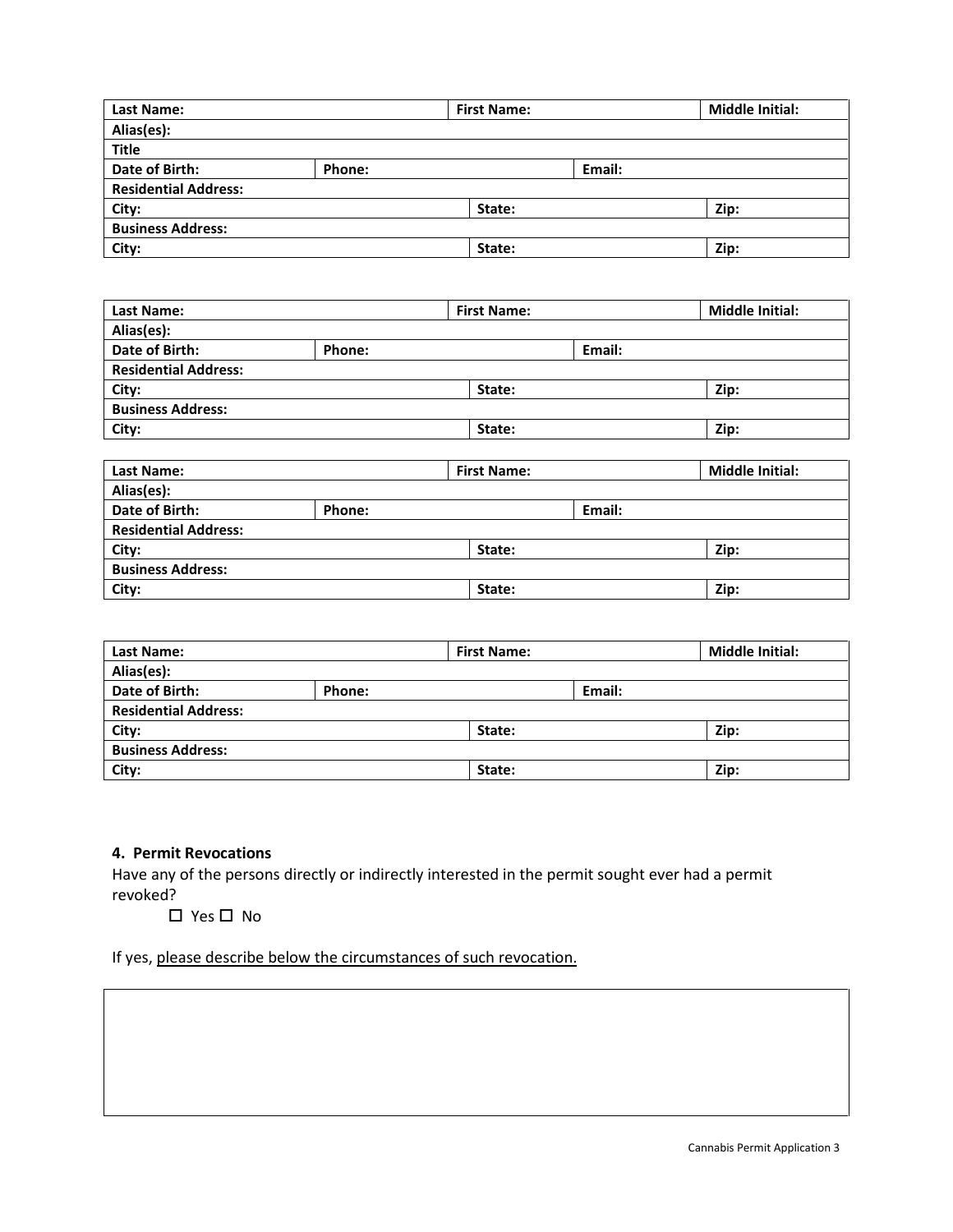## **5. Equity**

The Equity Permit Program described under OMC 5.80.045 and OMC 5.81.060 defines an "Equity Applicant" as an Applicant whose ownership/owner<sup>2</sup>:

1. Is an Oakland resident; and

2. Has an annual income at or less than 80 percent of Oakland Average Medium Income (AMI) adjusted for household size [\(click here for 80 percent Oakland AMI thresholds\)](http://www2.oaklandnet.com/government/o/CityAdministration/OAK063331); and 3.Either

(i) has lived in any combination of Oakland police beats 2X, 2Y, 6X, 7X, 19X, 21X, 21Y, 23X, 26Y, 27X, 27Y, 29X, 30X, 30Y, 31Y, 32X, 33X, 34X, 5X, 8X and 35X for at least ten of the last twenty years OR

(ii) was arrested after November 5, 1996 and convicted of a cannabis crime committed in Oakland.

 $\Box$  Yes, I fulfill the equity criteria  $\Box$  No, I do not fulfill the equity criteria<sup>[3](#page-3-1)</sup>

## If yes, please provide supporting documentation as described below.

For proof of ownership please provide entity formation documents or documents filed with the California Secretary of State (e.g. articles of incorporation, stock issuance records, operating agreements, partnership agreements).

For proof of income please provide federal tax returns and at least one of the following documents: two months of pay stubs, current Profit and Loss Statement, Balance Sheet or proof of current eligibility for General Assistance, Food Stamps, Medical/CALWORKs or Supplemental Security Income or Social Security Disability (SSI/SSDI).

For proof of residency a minimum of two of the documents listed below, evidencing 10 years of residency shall be considered acceptable proof of residency. All residency documents must list the applicant's first and last name, and the Oakland residence address in applicable police beats. *Documents provided in 2022 will not be considered for proof a year of residency, it can be used for proof of current residency only.*

- California driver's record; or
- California identification card record; or

<span id="page-3-0"></span><sup>2</sup> "Ownership" shall mean the individual or individuals who:

i. With respect to for-profit entities, including without limitation corporations partnerships, limited liability companies, has or have an aggregate ownership interest (other than a security interest, lien, or encumbrance) of 50% or more of the entity.

ii. With respect to not for-profit entities, including without limitation a non-profit corporation or similar entity, constitutes or constitute a majority of the board of directors.

iii. With respect to collective has or have a controlling interest in the collective's governing body.

<span id="page-3-1"></span> $3$  Applicants who do not satisfy the Equity criteria will be reviewed as General Applicants and their applications will be processed subject to the restrictions of OMC 5.80.045 and 5.80.060.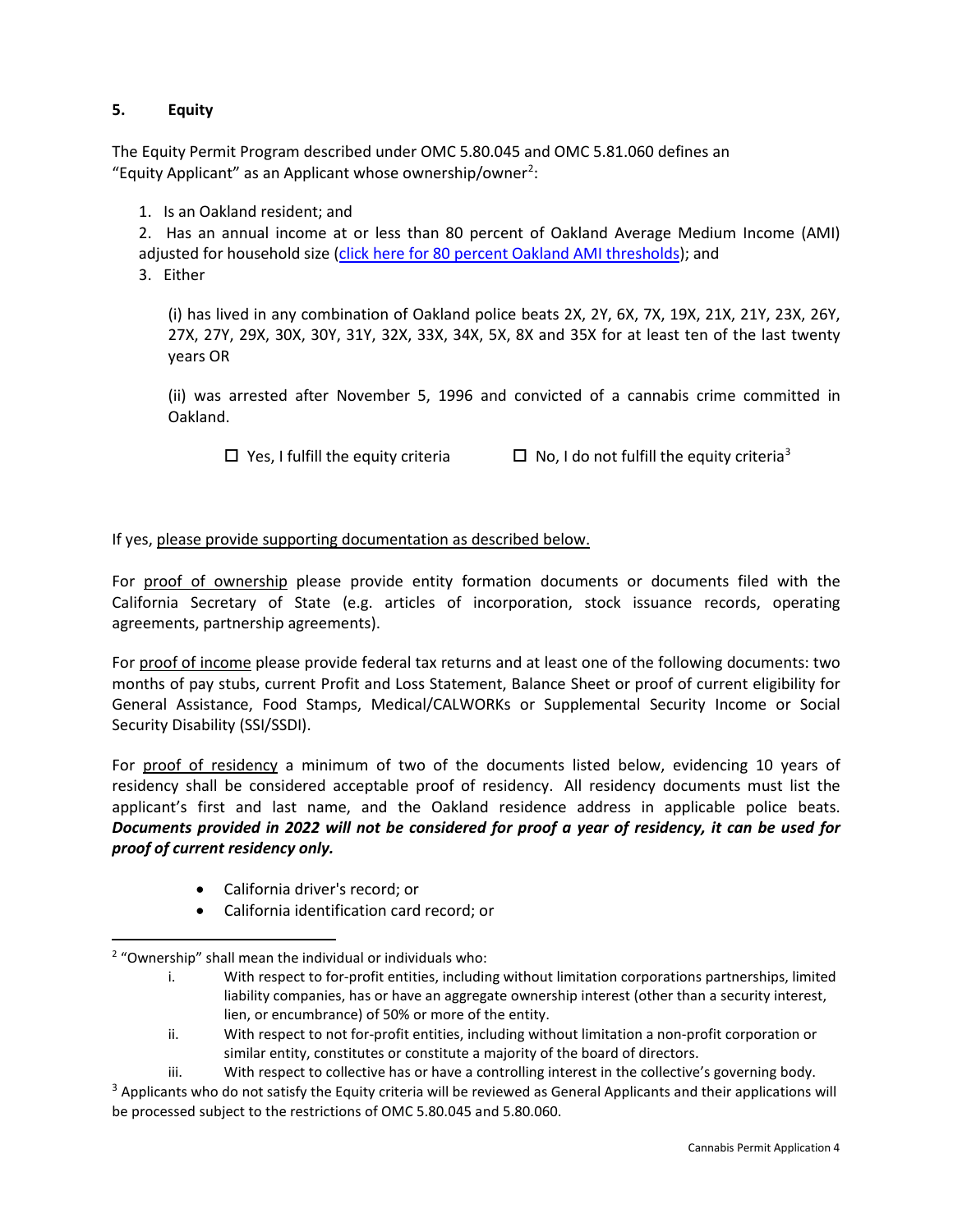- Property tax billing and payments; or
- Verified copies of state or federal income tax returns where an Oakland address is listed as a primary address; or
- School records; or
- Medical records; or
- Banking records; or
- Oakland Housing Authority records; or
- Utility, cable or internet company billing and payment covering any month in each of the ten years.

Proof of Conviction should be demonstrated through Court documents, Probation documents, Department of Corrections or Federal Bureau of Prisons documentation.

### **6. Equity Incubator**

General applicants that serve as incubators for equity applicants by providing free rent or real estate are entitled to permitting priority.

In order to receive this permitting priority, the General Applicant must comply with the following conditions:

- a. The free real estate or rent shall be for a minimum of three years.
- b. The Equity Applicant shall have access to a minimum of 1,000 square feet to conduct its business operations.
- c. The General Applicant must provide any City required security measures, including camera systems, safes, and alarm systems for the space utilized by the Equity Applicant.
- d. The General Applicant is otherwise compliant with all other requirements of OMC Chapter 5.80 or 5.81.

 $\Box$  Yes, I will be incubating the following equity applicant:

How did you meet your incubator/incubatee? \_\_\_\_\_\_\_\_\_\_\_\_\_\_\_\_\_\_\_\_\_\_\_\_\_\_\_\_\_\_\_\_\_\_\_\_\_\_\_\_\_\_\_\_\_\_\_

If yes, please submit supporting documents, including a copy of the lease and/or contractual agreements between General and Equity Applicants.

 $\Box$  I am interested in being part of the Equity Incubator Program but have not yet connected with a matching Equity/General Applicant.[4](#page-4-0)

<span id="page-4-0"></span><sup>&</sup>lt;sup>4</sup> Applicants interested in meeting potential partners can visit [www.cannaequity.org](http://www.cannaequity.org/)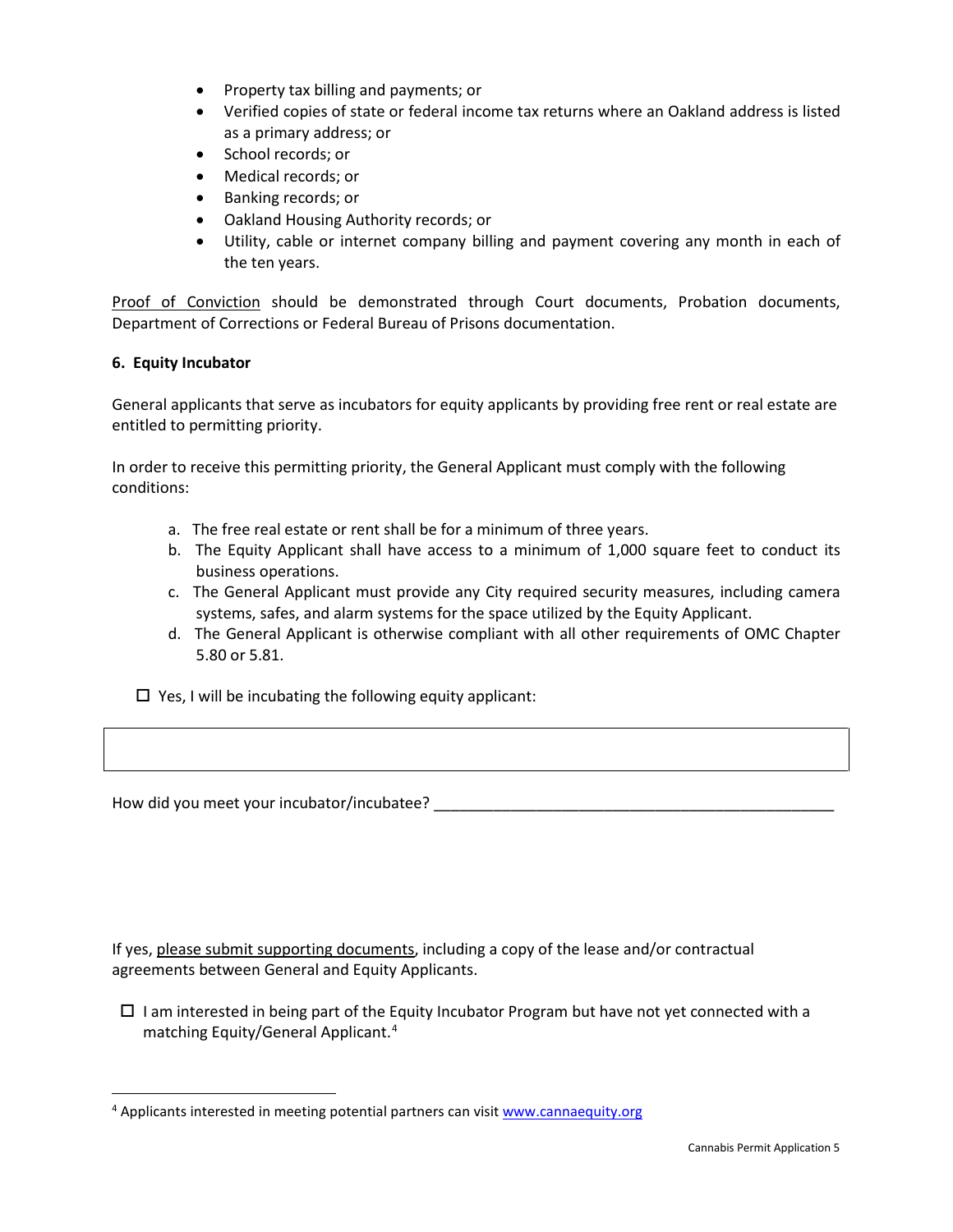- $\Box$  I am a general applicant and not interested in incubating.
- $\Box$  I am an equity applicant and I am not interested in being incubated

| $\Box$ I am an equity applicant and I am being incubated by:                                               |                    |                                                                                                                                                                                                 |
|------------------------------------------------------------------------------------------------------------|--------------------|-------------------------------------------------------------------------------------------------------------------------------------------------------------------------------------------------|
| <b>7. Type of License:</b> $\Box$ Medical                                                                  | $\Box$ Adult Use   | $\Box$ Medical and Adult Use                                                                                                                                                                    |
| $\Box$ Delivery Only-Dispensary                                                                            |                    | $\Box$ Indoor Cultivator $\Box$ Outdoor Cultivator                                                                                                                                              |
| $\Box$ Distributor<br>$\Box$ Packaging                                                                     | $\Box$ Transporter | $\Box$ Testing Laboratory                                                                                                                                                                       |
| $\square$ Manufacturing with volatile solvents<br>$\Box$ Extraction<br>$\Box$ Infusion<br>$\Box$ Packaging |                    | $\square$ Manufacturing with non-volatile solvents<br>$\Box$ Shared Kitchen:<br>$\Box$ Principle Licensee<br>$\square$ Shared Manufacturing Licensee<br>$\Box$ Extraction<br>$\square$ Infusion |

 $\square$  Packaging

### **8. Projected Annual Gross Receipts:**

- □ Cannabis sales <\$500,000
- □ Cannabis sales between < \$500,001 \$999,999
- Cannabis sales >\$999,999

## **9. Security**

- a. Please submit a floor plan, drawn to scale on 8 1/2 x 11" paper that includes:
	- i. layout of the establishment, including parking lots;
	- ii. principal uses of each section;
	- iii. limited access areas;
	- iv. safes;
	- v. alarms;
	- vi. security cameras.
- b. Describe (in no more than two pages) what measures Applicant will take
	- i. to prevent a burglary or armed robbery; and
	- ii. to minimize the loss of product in the case of a burglary or armed robbery.
- c. If utilizing a private security service, please provide
	- i. Company name; and
	- ii. State license number.
- d. Please confirm Applicant will utilize real time IP cameras<sup>[5](#page-5-0)</sup> by providing the name(s) and contact info for the representative(s) available 24 hours on behalf of Applicant to provide the Oakland Police Department with access to this camera footage in case of an emergency:

<span id="page-5-0"></span><sup>&</sup>lt;sup>5</sup> Cameras that can send and receive data via a computer network and the Internet.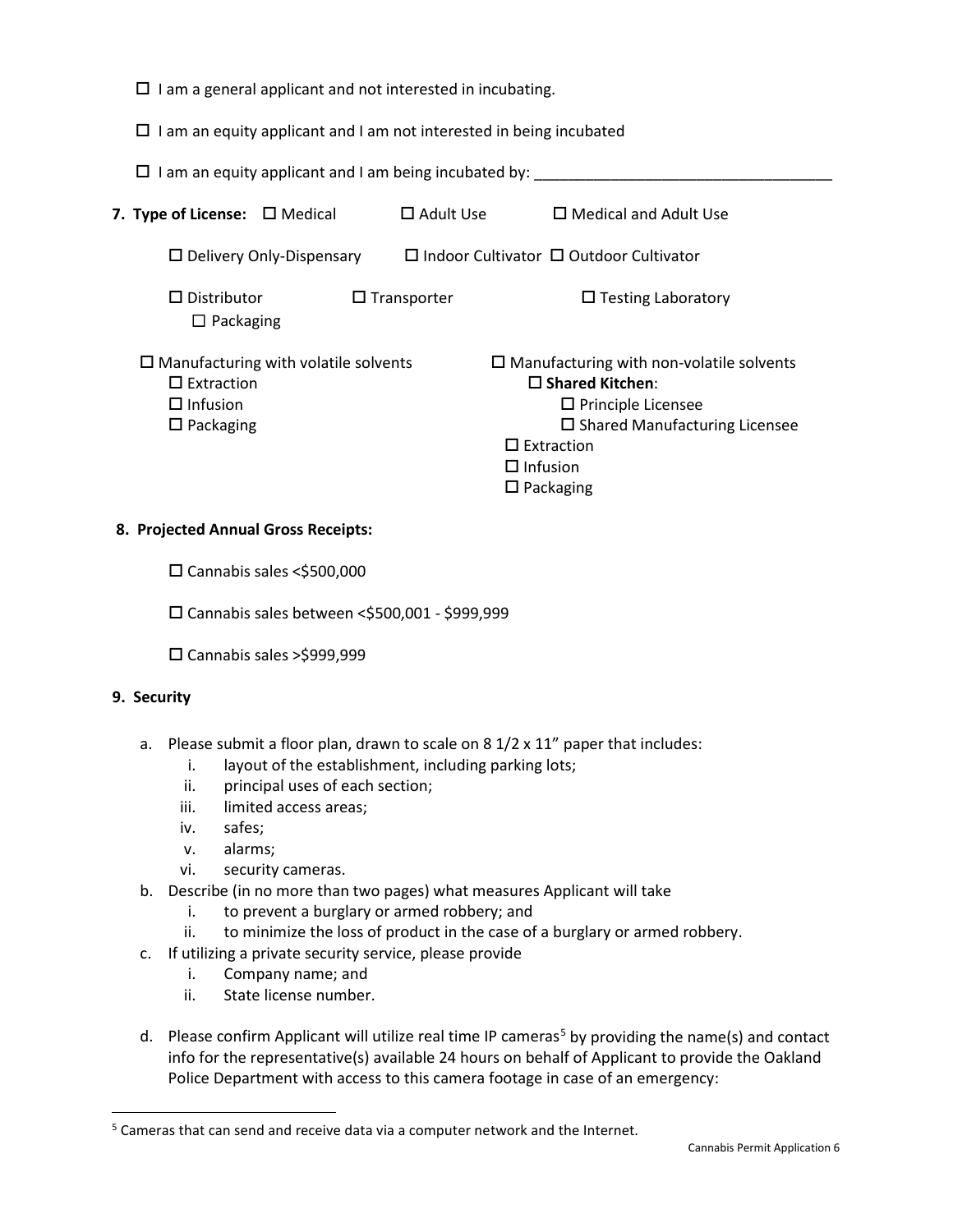Name(s): \_\_\_\_\_\_\_\_\_\_\_\_\_\_\_\_\_\_\_\_\_\_\_\_\_\_\_\_\_\_\_\_\_\_\_\_\_\_\_\_\_\_\_\_\_\_\_\_\_\_\_\_\_\_\_\_\_\_\_\_\_\_\_\_\_\_\_\_\_\_\_\_\_\_\_\_ Phone(s): \_\_\_\_\_\_\_\_\_\_\_\_\_\_\_\_\_\_\_\_\_\_\_\_\_\_\_\_\_\_\_\_\_\_\_\_\_\_\_\_\_\_\_\_\_\_\_\_\_\_\_\_\_\_\_\_\_\_\_\_\_\_\_\_\_\_\_\_\_\_\_\_\_\_\_\_ Email(s): \_\_\_\_\_\_\_\_\_\_\_\_\_\_\_\_\_\_\_\_\_\_\_\_\_\_\_\_\_\_\_\_\_\_\_\_\_\_\_\_\_\_\_\_\_\_\_\_\_\_\_\_\_\_\_\_\_\_\_\_\_\_\_\_\_\_\_\_\_\_\_\_\_\_\_\_\_

#### **10. Odor Mitigation**

Please submit a plan (in no more than two pages) for how cannabis odors will not be detectable outside of the proposed facility, such as utilization of carbon filters.

## **11. Community Beautification Plan**

Please submit a community beautification plan (no more than two pages) detailing specific steps your business will take to reduce illegal dumping, littering, graffiti and blight and promote beautification of the adjacent community.

## **12. Minimizing Environmental Impact (only Indoor Cultivators must complete)**

Prior to permit issuance, the City of Oakland will require that cultivators demonstrate that they are enrolled in the East Bay Community Energy's **Renewable 100 Option** to comply with carbon neutrality requirements for energy usage. This can be done by enrolling in East Bay Community Energy's **Renewable 100 Option** program at: <https://ebce.org/change-my-plan/> and forwarding email confirmation of enrollment to [cannabisapp@oaklandca.gov](mailto:cannabisapp@oaklandca.gov)

## **13. Vehicle Insurance (only Delivery-Only Dispensaries and Transporters must complete)**

Please provide the information requested below on all vehicles involved in Applicant's operation and provide proof of insurance.

Proof of insurance may include quotations from an insurance agency, a letter of intent/"will serve" letter<sup>[6](#page-6-0)</sup>, and/or certificates of insurance. Please note, any quotation or letter of intent must be on official agency letterhead and/or documents and a letter of intent must be signed by a qualified agent of an insurance company. Please attach additional pages if necessary.

#### **Insurance must minimally include:**

- Commercial General Liability with a limit of \$1,000,000 per occurrence/aggregate
- Commercial/Business Auto Liability with a combined single limit of \$1,000,000
- Hired and Non-Owned Auto Liability coverage
- Worker's Compensation Coverage

<span id="page-6-0"></span> $6$  Please note, the while a quotation or letter of intent is sufficient at the time of application, the insurance policy must ultimately be in place prior to the issuance of the actual cannabis permit.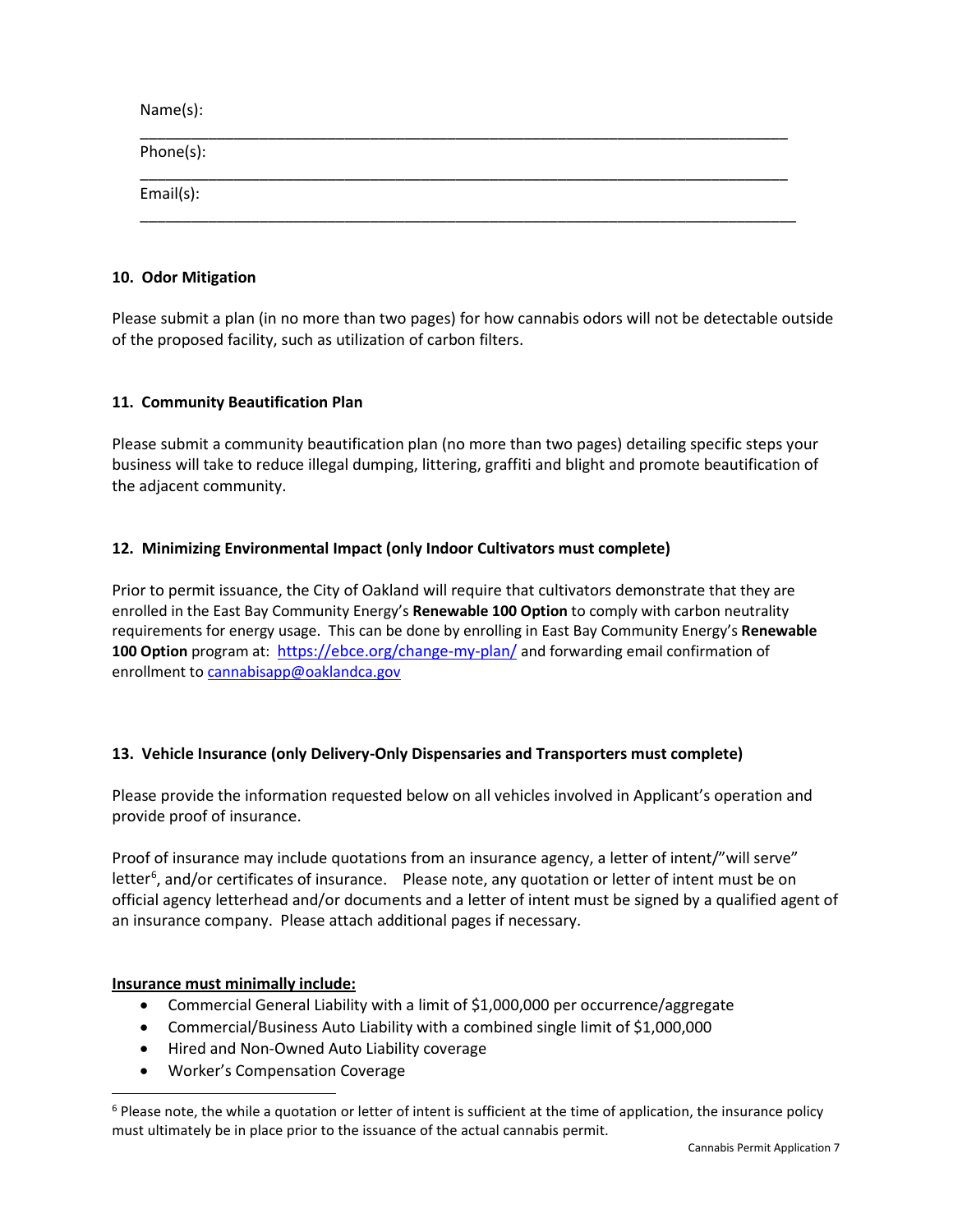| <b>REGISTERED OWNER:</b>                      |                                 |
|-----------------------------------------------|---------------------------------|
| <b>VEHICLE MAKE:</b>                          | <b>VEHICLE MODEL:</b>           |
| LICENSE NUMBER:                               | <b>REGISTRATION EXPIRATION:</b> |
| VIN:                                          |                                 |
| <b>INSURANCE CARRIER &amp; POLICY NUMBER:</b> |                                 |

| <b>REGISTERED OWNER:</b>                      |                                 |
|-----------------------------------------------|---------------------------------|
| <b>VEHICLE MAKE:</b>                          | <b>VEHICLE MODEL:</b>           |
| LICENSE NUMBER:                               | <b>REGISTRATION EXPIRATION:</b> |
| VIN:                                          |                                 |
| <b>INSURANCE CARRIER &amp; POLICY NUMBER:</b> |                                 |

#### **14. Supporting Documents.**

Please check the boxes below for each supporting document submitted with this application**.** Please ensure that all supporting documents include a Header with the applicant's name on the top right corner of each page.

 $\square$  Proof of property ownership/lease agreement or letter of intent to rent/lease/purchase

 $\square$  Copy of State Registration for corporate structure  $\square$  Floor plan

 $\square$  Security plan

 $\square$  Odor Mitigation Plan

Community Beautification Plan

#### *For Equity Applicants Only:*

□ Proof of Ownership  $\square$  Proof of Income And either  $\square$  Proof of Residency or  $\square$  Proof of Conviction

#### *For Equity Incubator Applicants Only:*

 $\Box$  Lease or other contract providing free real estate or rent for a minimum of three years indicating square footage available to the Equity Applicant

 $\Box$  Proof of providing required security measures, including camera systems, safes, and alarm systems for the space utilized by the Equity Applicant.

#### *For Indoor Cultivators only***:**

Confirmation of enrollment in East Bay Community Energy's Renewable 100 program

#### *For Delivery-Only Dispensaries and Transporters*

 $\square$  Proof of Vehicle Insurance or  $\square$  Letter of intent/"will" serve letter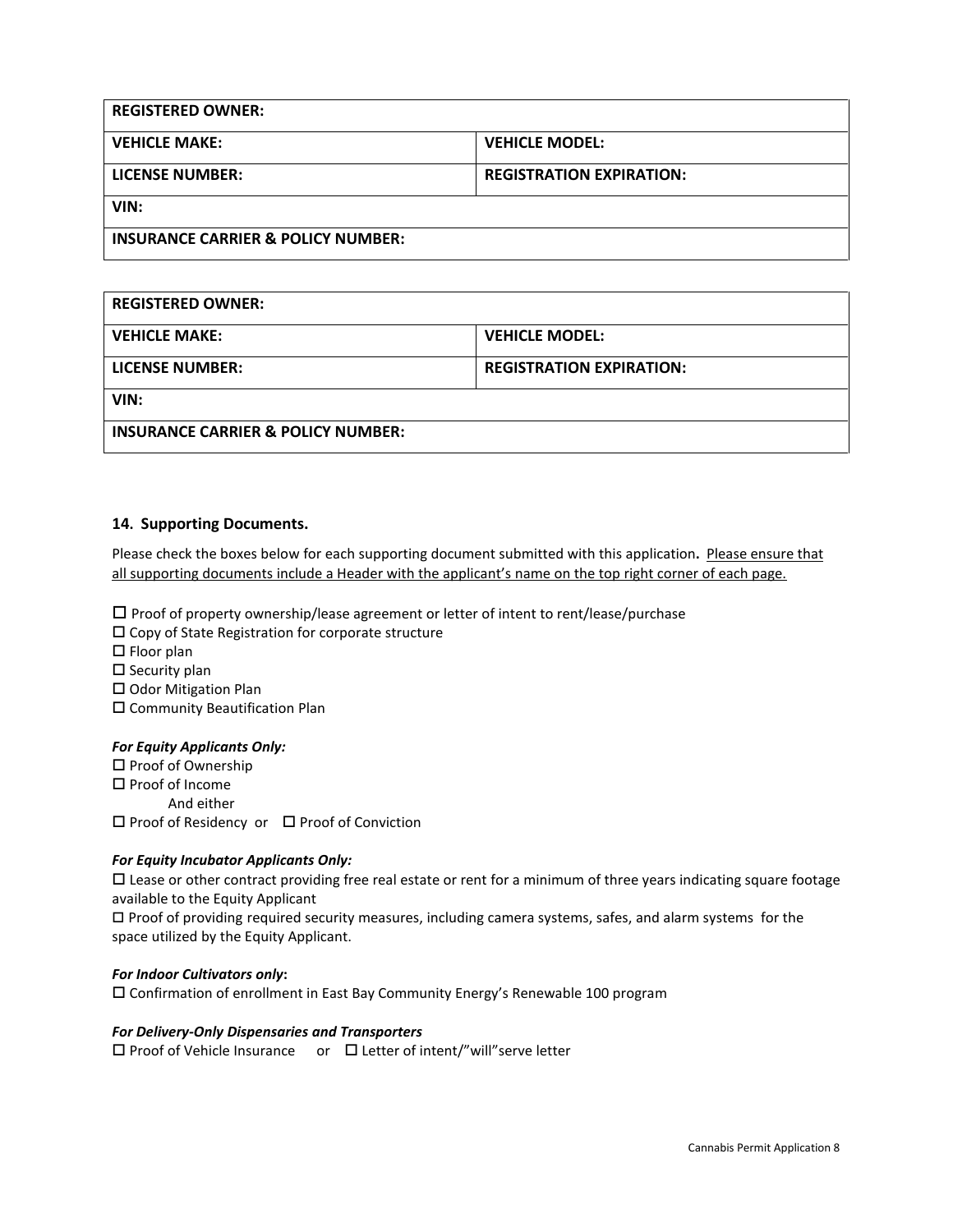## **15. Oath of Application**

I, the undersigned, declare under penalty of perjury that to the best of my knowledge, the information contained in this application and its supporting documentation is truthful, correct and complete; and, the information contained in this application and its supporting documentation discloses all facts regarding the applicant and associated individuals necessary to allow the City Administrator to properly evaluate the applicant's qualifications for registration.

I, the undersigned further agree and acknowledge that I may be required to provide additional information as needed, for a complete investigation by the City Administrator.

I, the undersigned, further agree and recognize that I am responsible for obeying all Federal, State, County and local laws.

I, the undersigned, further agree and understand that any misrepresentations, omissions or falsifications in the application or any documents attached thereto or amendments thereto will be immediate grounds for the City Administrator to deny this permit application and/or immediate grounds for revocation of a cannabis permit.

| <b>APPLICANT NAME:</b> |  |
|------------------------|--|
| <b>SIGNATURE:</b>      |  |
| DATE:                  |  |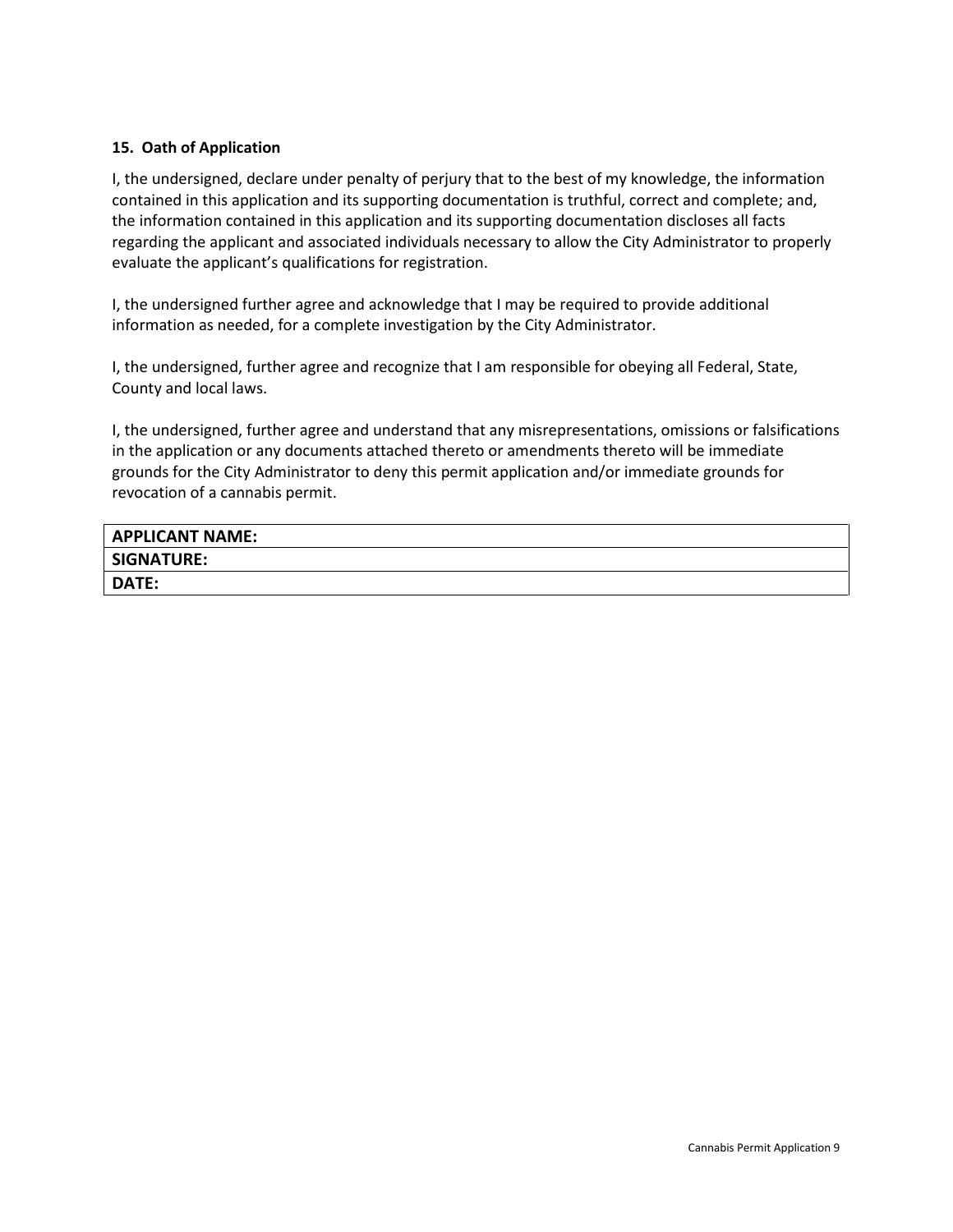

# **CITY OF OAKLAND Office of the City Administrator**

SPECIAL ACTIVITY PERMITS • 1 Frank H. Ogawa Plaza, 1st Floor • Oakland, CA 94612

## **PRELIMINARY CHECKLIST FOR CANNABIS OPERATORS PURSUANT TO THE CALIFORNIA ENVIRONMENTAL QUALITY ACT (CEQA)**

**APPLICANT NAME: \_\_\_\_\_\_\_\_\_\_\_\_\_\_\_\_\_\_\_\_\_\_\_\_\_\_\_\_\_\_\_\_\_\_\_\_\_\_\_\_\_\_\_\_\_\_\_\_\_\_\_\_\_\_\_\_\_** 

**DBA:** \_\_\_\_\_\_\_\_\_\_\_\_\_\_\_\_\_\_\_\_\_\_\_\_\_\_\_\_\_\_\_\_\_\_\_\_\_\_\_\_\_\_\_\_\_\_\_\_\_\_\_\_\_\_\_\_\_\_\_\_\_\_\_\_\_\_\_\_\_

# **APPLICANT CONTACT INFORMATION:**

**Phone No.:**  $\blacksquare$ 

 **E-mail: \_\_\_\_\_\_\_\_\_\_\_\_\_\_\_\_\_\_\_\_\_\_\_\_\_\_\_\_\_\_\_\_\_\_\_\_\_\_\_\_\_\_\_\_\_\_\_\_\_\_\_\_\_\_\_\_\_\_** 

## **PROPERTY OWNER AND APPLICANT INFORMATION (Only complete if different from Applicant) Original signatures or clear & legible copies are required.**

**Property Owner: \_\_\_\_\_\_\_\_\_\_\_\_\_\_\_\_\_\_\_\_\_\_\_\_\_\_\_\_\_\_\_\_\_\_\_\_\_\_\_\_\_\_\_\_\_\_\_\_\_\_\_\_\_\_\_\_\_\_\_\_\_\_\_\_\_** 

**Property Owner Mailing Address: \_\_\_\_\_\_\_\_\_\_\_\_\_\_\_\_\_\_\_\_\_\_\_\_\_\_\_\_\_\_\_\_\_\_\_\_\_\_\_\_\_\_\_\_\_\_\_\_\_\_\_** 

| City/State:<br>$\sim$ | --<br>$\angle$ ip: |
|-----------------------|--------------------|
|                       |                    |

**Phone No.: \_\_\_\_\_\_\_\_\_\_\_\_\_\_\_\_\_\_\_\_\_\_ E-mail: \_\_\_\_\_\_\_\_\_\_\_\_\_\_\_\_\_\_\_\_\_\_\_\_\_\_\_\_\_\_\_\_\_\_\_\_\_\_\_** 

*I authorize the applicant indicated above to submit the application on my behalf.* 

*Signature of Property Owner: \_\_\_\_\_\_\_\_\_\_\_\_\_\_\_\_\_\_\_\_\_\_\_\_\_\_\_\_\_\_\_\_\_\_\_\_\_\_\_\_\_\_\_\_\_\_\_\_\_\_\_\_\_*

# **I. SITE INFORMATION**

Project Address**: \_\_\_\_\_\_\_\_\_\_\_\_\_\_\_\_\_\_\_\_\_\_\_\_\_\_\_\_\_\_\_\_\_\_\_\_\_\_\_\_\_\_\_\_\_\_\_\_\_\_\_\_\_\_\_\_\_\_** 

Project APN: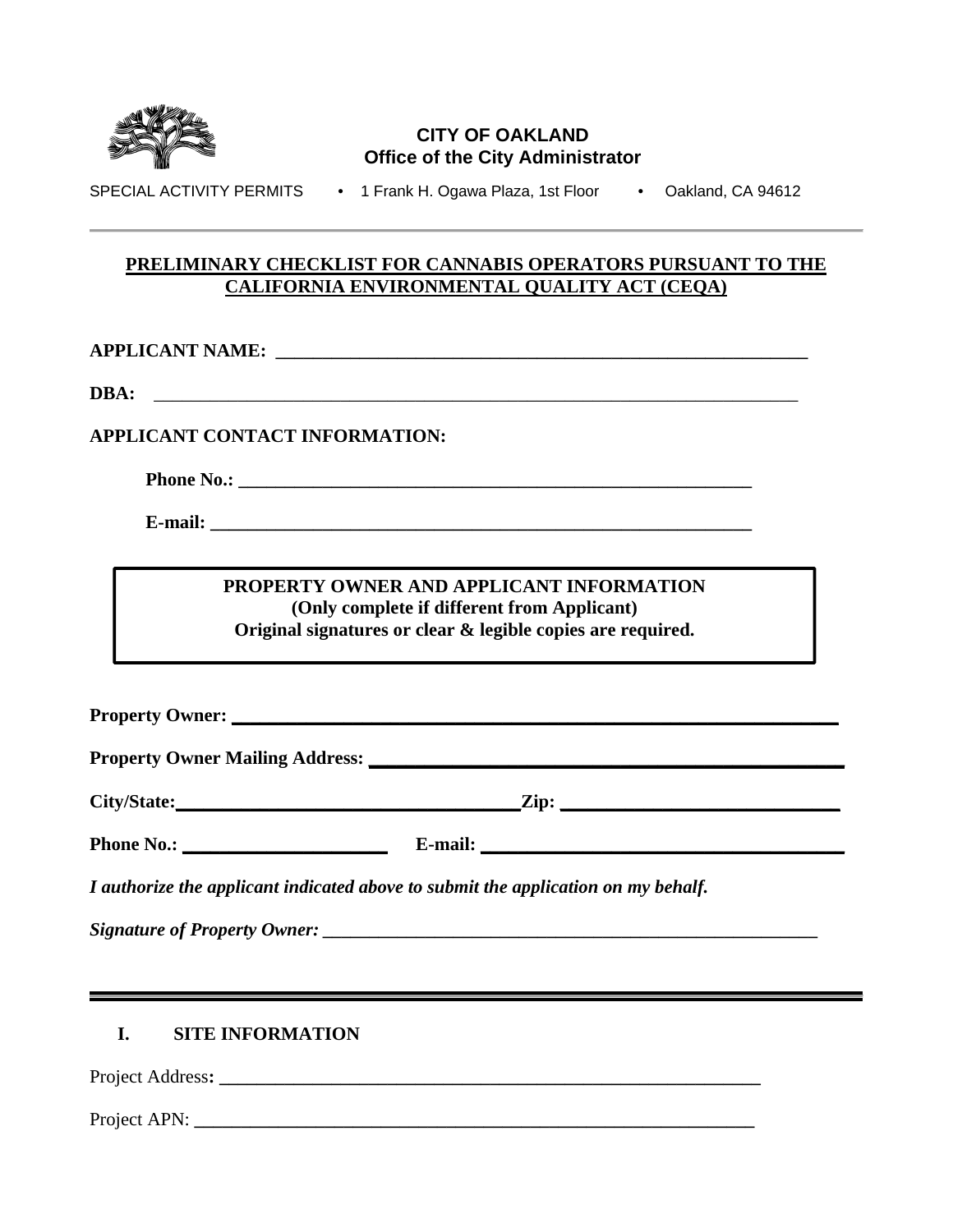Project Overview and Description:

What is the approximate square footage for **each** cannabis activity at your proposed site?

|                                       | Distribution                           |
|---------------------------------------|----------------------------------------|
| Indoor Cultivation                    | Outdoor Cultivation                    |
| Volatile Manufacturing ______________ | Non-Volatile Manufacturing ___________ |
|                                       |                                        |

What is the approximate square footage of the lot on which the cannabis activity will take place?

Is the project new construction or rehabilitation of an existing facility?

\_\_\_\_\_\_\_\_\_\_\_\_\_\_\_\_\_\_\_\_\_\_\_\_\_\_\_\_\_\_\_\_\_\_\_\_\_\_\_\_\_\_\_\_\_\_\_\_\_

 $\Box$  New Construction  $\Box$  Rehabilitation of an existing facility

If rehabilitation, is the number of units or square footage being changed?  $\Box$  Yes  $\Box$  No (Explain if yes)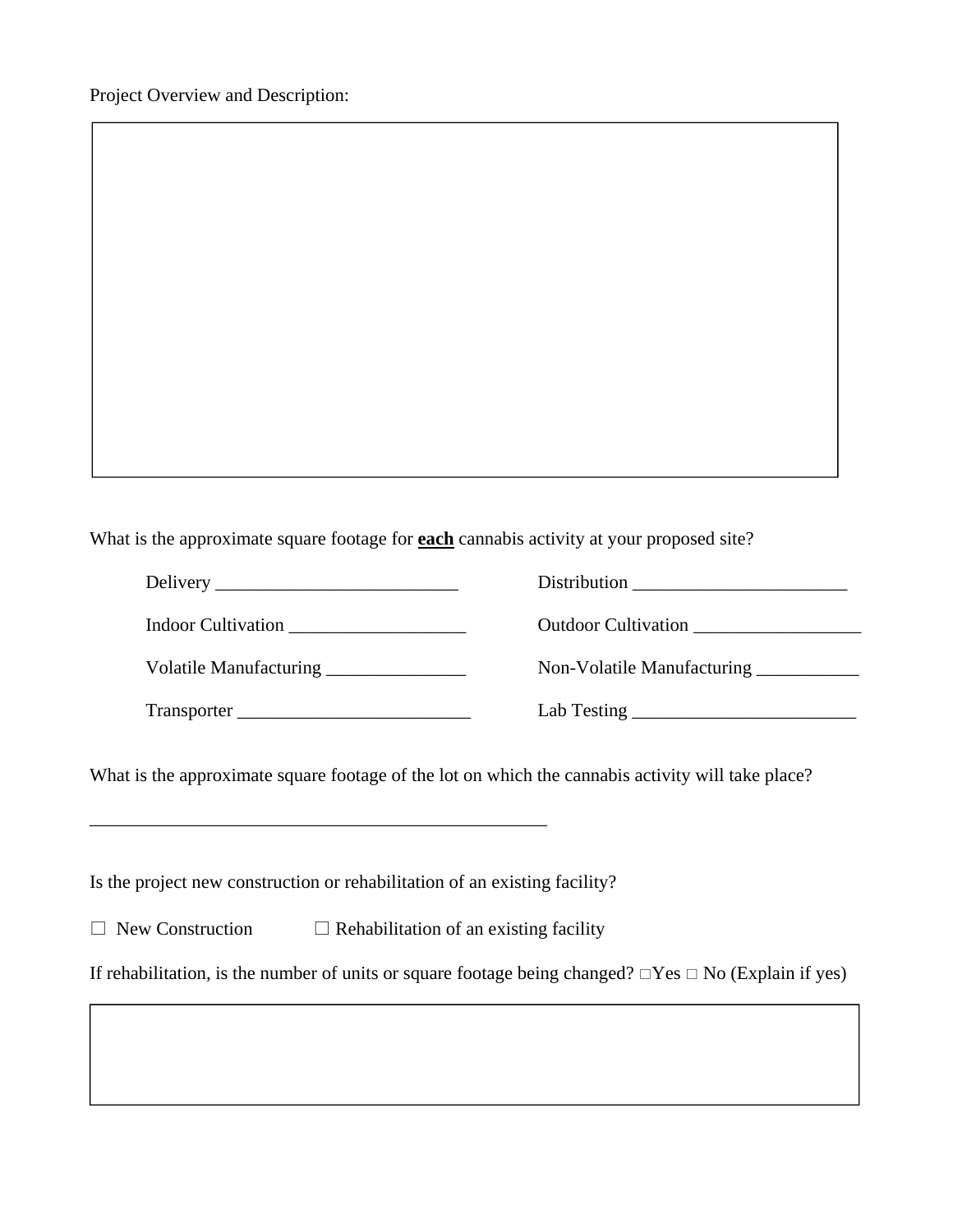|  |  |  | What was the prior use of the property/premises? |
|--|--|--|--------------------------------------------------|
|--|--|--|--------------------------------------------------|

If your application is approved, will there be multiple cannabis operators located at the property?  $\Box$  Yes  $\Box$  No

If yes, how many and what is the approximate total square-footage for all cannabis operators?

Have you incorporated any measures into your project to mitigate or reduce potential environmental impacts?  $\Box$  Yes  $\Box$  No  $\Box$  Unknown

If so, list them here. (Examples include enrollment in clean energy programs, tree preservation plans, creek restoration plans, and open space easements.)

Will the Project utilize a carbon dioxide generator as part of your cannabis facility?  $\Box$  Yes  $\Box$  No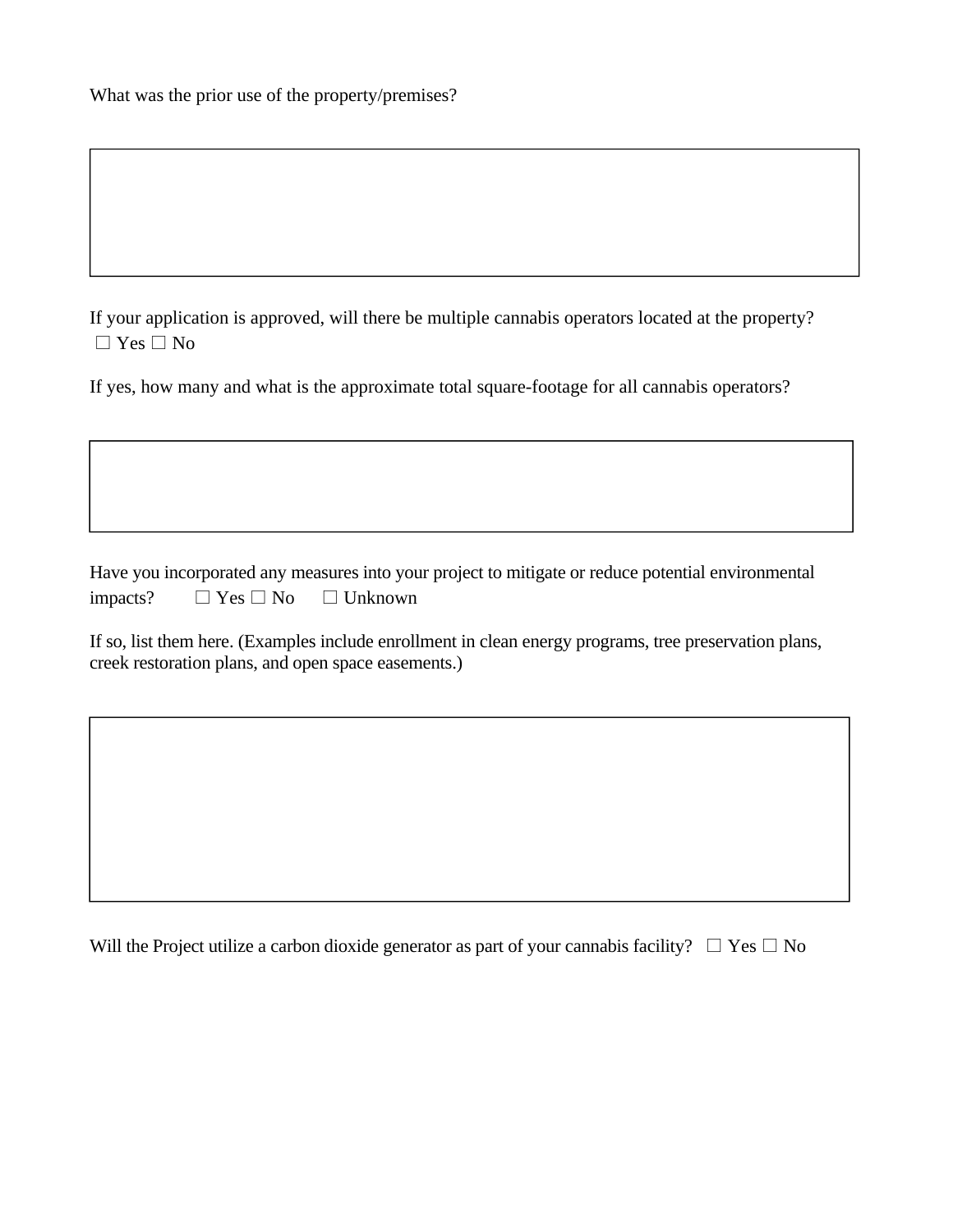If yes, will the carbon dioxide generator emit carbon dioxide into the air and at what levels? Please explain and provide consultant report if necessary.

# **II. HISTORIC RESOURCES**

Is the project site located within a historic district, or contain a historic building?  $\Box$  Yes  $\Box$  No *(Historic information can be obtained from the Planning & Zoning Division at (510) 238-6879)* 

\_\_\_\_\_\_\_\_\_\_\_\_\_\_\_\_\_\_\_\_\_\_\_\_\_\_\_\_\_\_\_\_\_\_\_\_\_\_\_\_\_\_\_\_\_\_\_\_\_\_\_\_\_\_\_\_\_\_\_\_\_\_\_\_\_\_\_\_\_\_\_\_\_\_\_

a) What is the OCHS (Oakland Cultural Heritage Survey) rating of the building?

b) If so, is the building proposed for demolition or alteration?

c) Is there a California Office of Historic Preservation DPR Form 523 with rating of 1 to 5?

\_\_\_\_\_\_\_\_\_\_\_\_\_\_\_\_\_\_\_\_\_\_\_\_\_\_\_\_\_\_\_\_\_\_\_\_\_\_\_\_\_\_\_\_\_\_\_\_\_\_\_\_\_\_\_\_\_\_\_\_\_\_\_\_\_\_\_\_\_\_\_\_\_\_\_

*Note: Any modification to a historic building will require additional CEQA analysis and may not be eligible for a CEQA exemption.* 

\_\_\_\_\_\_\_\_\_\_\_\_\_\_\_\_\_\_\_\_\_\_\_\_\_\_\_\_\_\_\_\_\_\_\_\_\_\_\_\_\_\_\_\_\_\_\_\_\_\_\_\_\_\_\_\_\_\_\_\_\_\_\_\_\_\_\_\_\_\_\_\_\_\_

# **III. HAZARDOUS MATERIALS**

Is the subject property located on a State List of sites containing hazardous materials compiled pursuant to Section 65962.5 of the Government Code?  $\Box$  Yes  $\Box$  No

> *(Cortese list, among others; more information can be obtained from California EPA at https://www.dtsc.ca.gov/SiteCleanup/Cortese\_List.cfm)*

a) If so, has the site been remediated?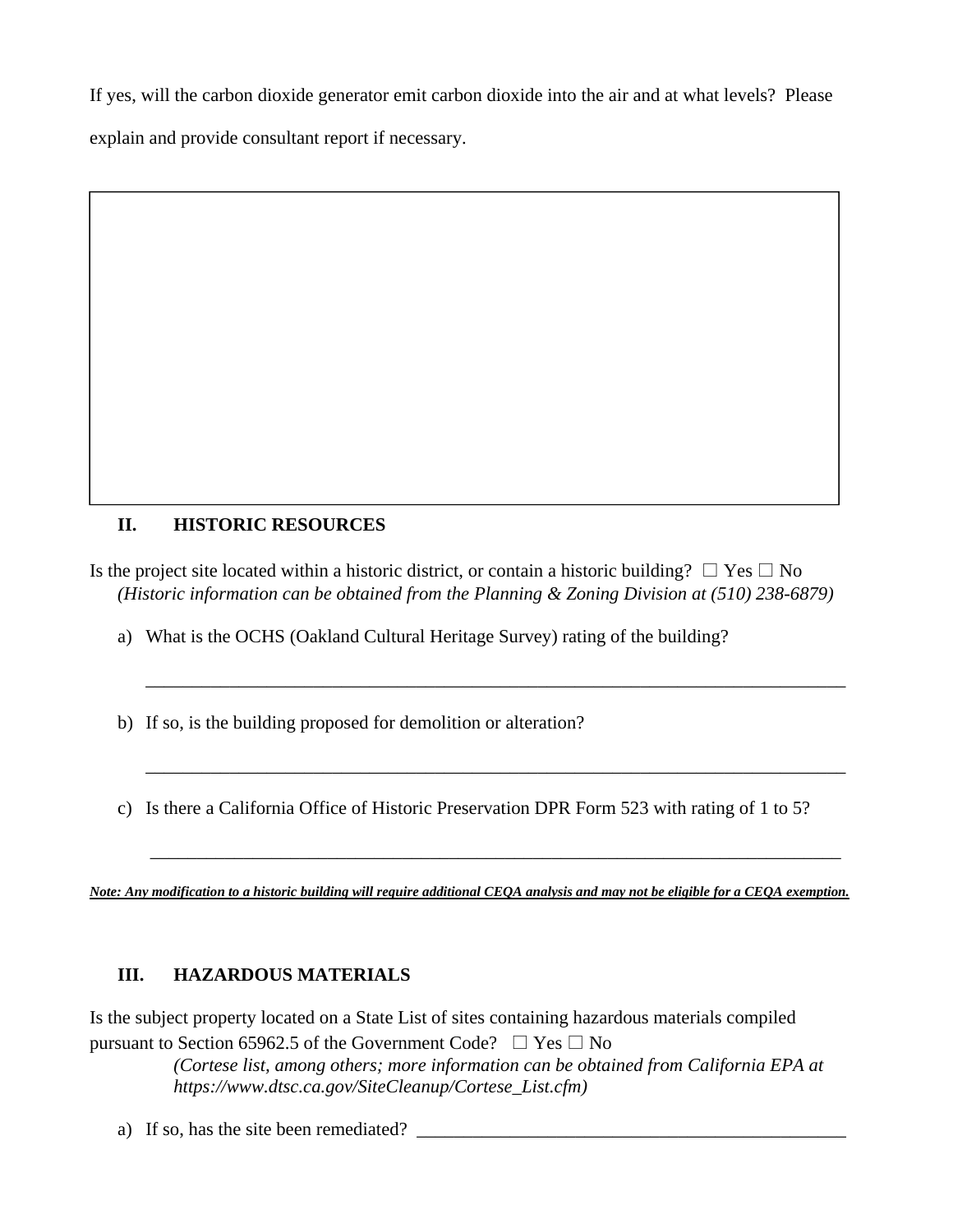b) Is there a "Closure Letter" from the appropriate regulatory Agency? \_\_\_\_\_\_\_\_\_\_\_\_\_\_\_\_\_\_\_\_

c) If not remediated, is there an *approved* Remedial Action Plan (RAP)? \_\_\_\_\_\_\_\_\_\_\_\_\_\_\_\_\_\_\_

d) If not, has a RAP been submitted? \_\_\_\_\_\_\_\_\_\_\_\_\_\_\_\_\_\_\_\_\_\_\_\_\_\_\_\_\_\_\_\_\_\_\_\_\_\_

## **IV. OTHER**

Is the applicant aware of any other environmental conditions/impacts likely to require further CEQA or National Environmental Policy Act (NEPA) review, such as:

i. Sensitive environments, e.g., creeks-wetlands, seismically active areas  $\Box$  Yes  $\Box$  No

ii. Peculiar or unique characteristics of the site, the project, or adjacent uses  $\Box$  Yes  $\Box$  No **Please explain:** 

**I understand that review and approval of this preliminary CEQA checklist does not constitute approval for any administrative review, conditional use permit, variance, or exception from any other City regulations which are not specifically the subject of this application. I understand further that I remain responsible for satisfying requirements of any private restrictions or covenants appurtenant to the property. I understand that the Applicant and/or Owner phone number listed above will be included on any public notice, if any, for the project.** 

**I certify that I am the applicant and that the information submitted with this preliminary CEQA checklist is true and accurate to the best of my knowledge and belief. I understand that the City is not responsible for inaccuracies in information presented, and that inaccuracies may result in the revocation of any permits as determined by the City. I further certify that I am the owner or purchaser (or option holder) of the property involved in this application, or the lessee or agent fully authorized by the owner to make this submission, as indicated by the owner's signature above.** 

**I certify that statements, if any, made to me about the time it takes to review and process this application are general. I am aware that the City has attempted to request everything necessary for an accurate and complete CEQA review of my proposal; however, that after this preliminary CEQA checklist and/or application has been submitted and reviewed by the City Administrator's Office, it may be necessary for the City to request additional information and/or materials. I understand that any failure to submit the additional information and/or materials in**